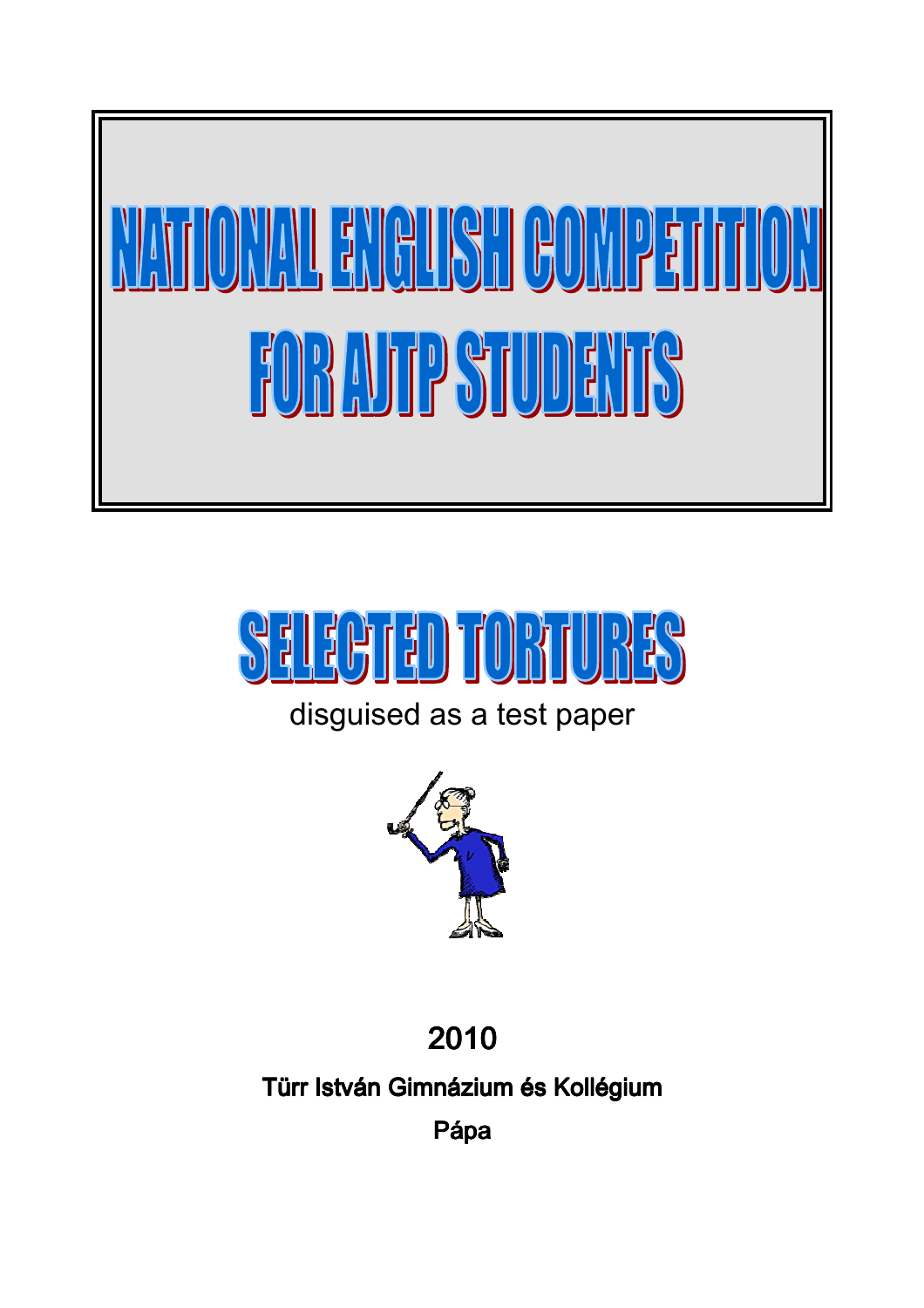

#### **I. Read the text about Charlie Chaplin's early life and decide whether the statements below are true (T) or false (F). (6 p)**

#### **CHARLIE CHAPLIN'S EARLY LIFE**

He was believed to have been born on April 16, 1889. There is some doubt whether April 16 is actually his birthday, and it is possible he was not born in 1889. There is also uncertainty about his birthplace: London or Fontainebleau, France. There is no doubt, however, as to his parentage: he was born to Charles Chaplin, Sr. and Hannah Harriette Hill (aka Lily Harley on stage), both Music Hall entertainers. His parents separated soon after his birth, leaving him in the care of his increasingly unstable mother.

In 1896, Chaplin's mother was unable to find work; Charlie and his older half-brother Sydney Chaplin had to be left in the workhouse at Lambeth, moving after several weeks to Hanwell School for Orphans and Destitute Children. His father died an alcoholic when Charlie was 12, and his mother suffered a mental breakdown, and was eventually admitted temporarily to the Cane Hill Asylum at Coulsdon (near Croydon). She died in 1928 in the United States, two years after coming to the States to live with Chaplin, by then a commercial success.

Charlie first took to the stage when, aged five, he performed in Music Hall in 1894, standing in for his mother. As a child, he was confined to a bed for weeks due to a serious illness, and, at night, his mother would sit at the window and act out what was going on outside. In 1900, aged 11, his brother helped him get the role of a comic cat in the pantomime Cinderella at the London Hippodrome. In 1903 he appeared in 'Jim, A Romance of Cockayne', followed by his first regular job, as the newspaper boy Billy in Sherlock Holmes, a part he played into 1906. This was followed by Casey's 'Court Circus' variety show, and, the following year, he became a clown in Fred Karno's 'Fun Factory' slapstick comedy company.

According to immigration records, he arrived in the United States with the Karno troupe on October 2, 1912. In the Karno Company was Arthur Stanley Jefferson, who would later become known as Stan Laurel. Chaplin and Laurel shared a room in a boarding house. Stan Laurel returned to England but Chaplin remained in the United States. Chaplin's act was seen by film producer Mack Sennett, who hired him for his studio, the Keystone Film Company.

- 1. Chaplin might have been born some years earlier than is currently believed.
- 2. Chaplin's mother died before his son was successful.
- 3. Chaplin first performed on the stage after he arrived in the United States.
- 4. His first serious job was delivering newspapers.
- 5. His first partner on the stage was the actor, Stan Laurel.
- 6. He was discovered while working for a British organisation in the United States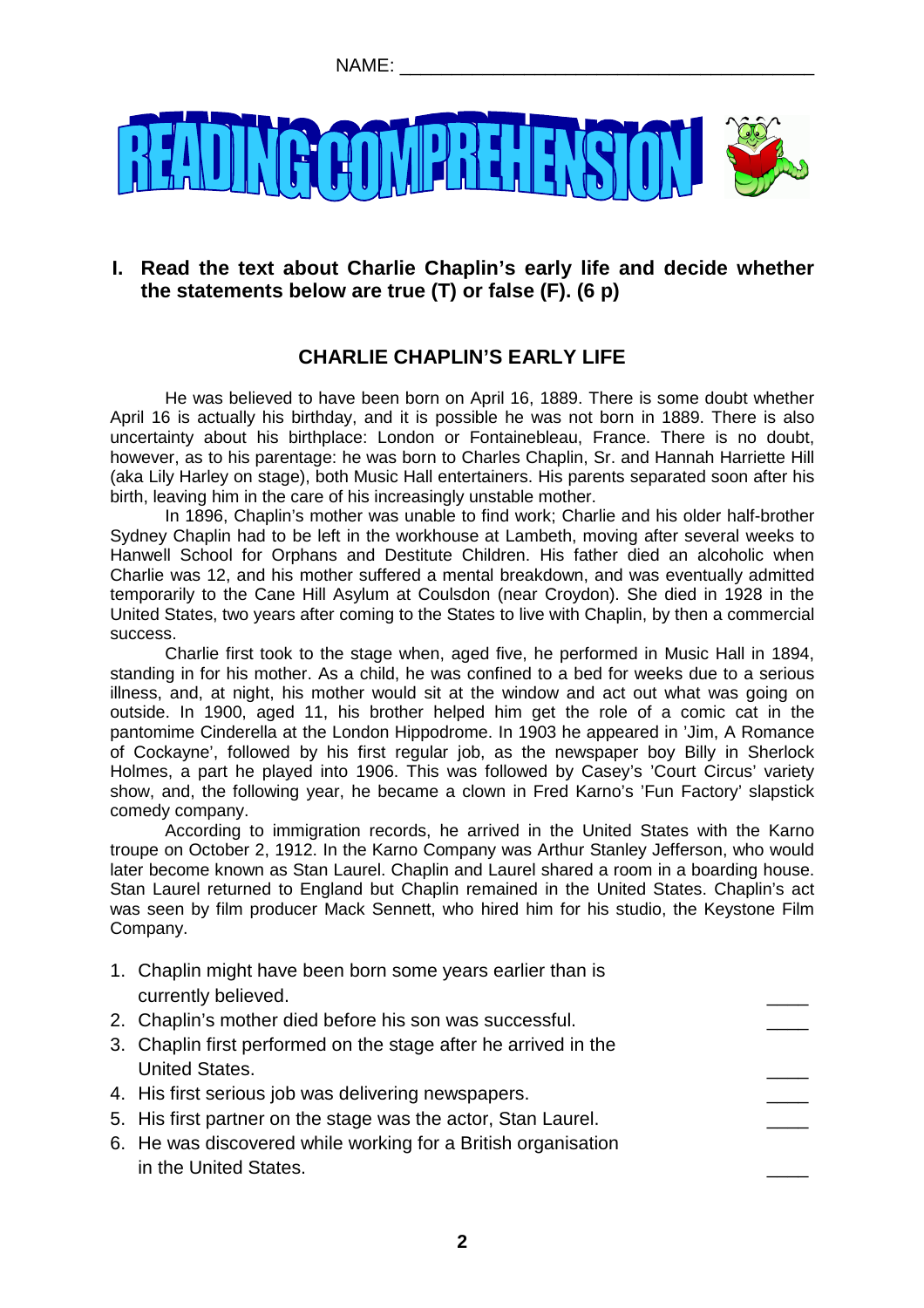#### **II. Read about a newly-wed couple, Richard and Victoria. Decide whether the statements below are true (T) or false (F). (10 p)**

#### **JUST MARRIED**

Considering their wedding cost over \$20,000 and took a year and a half to organise, you would be surprised to hear that Richard and Victoria Hammond now intend to forget it. Well, almost.

'It was a wonderful wedding, an unbelievable day,' says Victoria. 'But we have so much we want to do together now, we are both looking to the future.' Her husband, banker and amateur race driver Richard, agrees. 'Both our minds are now fixed firmly on the future. I'll never forget our wedding ceremony or the reception we had at a cliff-side hotel afterwards, but there's so much we want, so many hopes. Our marriage is so much more important than the wedding.'

'At the moment, we are still living with our parents.' explains Victoria, 'so our first wish is to find our own place. We intend to start looking for a new house with all the modern conveniences in the suburbs in the new year.' Both Victoria and husband Richard have a lot of siblings. Do they intend to add to the extended Hammond family? 'We plan on having two or three children ourselves,' Richard tells me. 'Victoria is just wonderful with children and I can get 3 years paternity leave from my work, which is just perfect.'

The young couple has just returned from a two-week honeymoon spent in an authentic Scottish castle. Both the newly-weds are big travel lovers and Richard hopes this will continue. 'I would like to go travelling as much as possible together. Travelling with someone else is such a sharing experience. I think it's sad to experience all the wonderful places in the world and have no-one else there.' Victoria also has another great travel ambition that she might have to do alone. 'I have always been fascinated by safari and my real wish is to go on safari. Richard has no interest in wildlife though.'

And what about the marriage itself? In a world with such a high divorce rate, how do Richard and Victoria hope to avoid all the problems that beset so many other couples? Richard explains thoughtfully that 'our ambition is to always talk to each other. If you stop communicating, what chance do you have?' His wife goes along with that completely. 'I hope that we can speak about things, but also not expect everything to be easy. I think many people expect the wedding to be the end of getting to know each other. I think it's the start.'

| 1. Victoria and Richard have been married for about a year and a half. |  |
|------------------------------------------------------------------------|--|
| 2. They got married in a dramatic location.                            |  |
| 3. The wedding was expensive.                                          |  |
| 4. Their first ambition is to find a house to live in.                 |  |
| 5. Victoria wants an old fashioned house.                              |  |
| 6. They both have many brothers and sisters.                           |  |
| 7. Richard can temporarily leave his job to look after his children.   |  |
| 8. Richard and Victoria have identical tastes regarding vacations.     |  |
| 9. Richard hopes to make talking an important part of their marriage.  |  |
| 10. Victoria thinks she now knows Richard sufficiently well.           |  |
|                                                                        |  |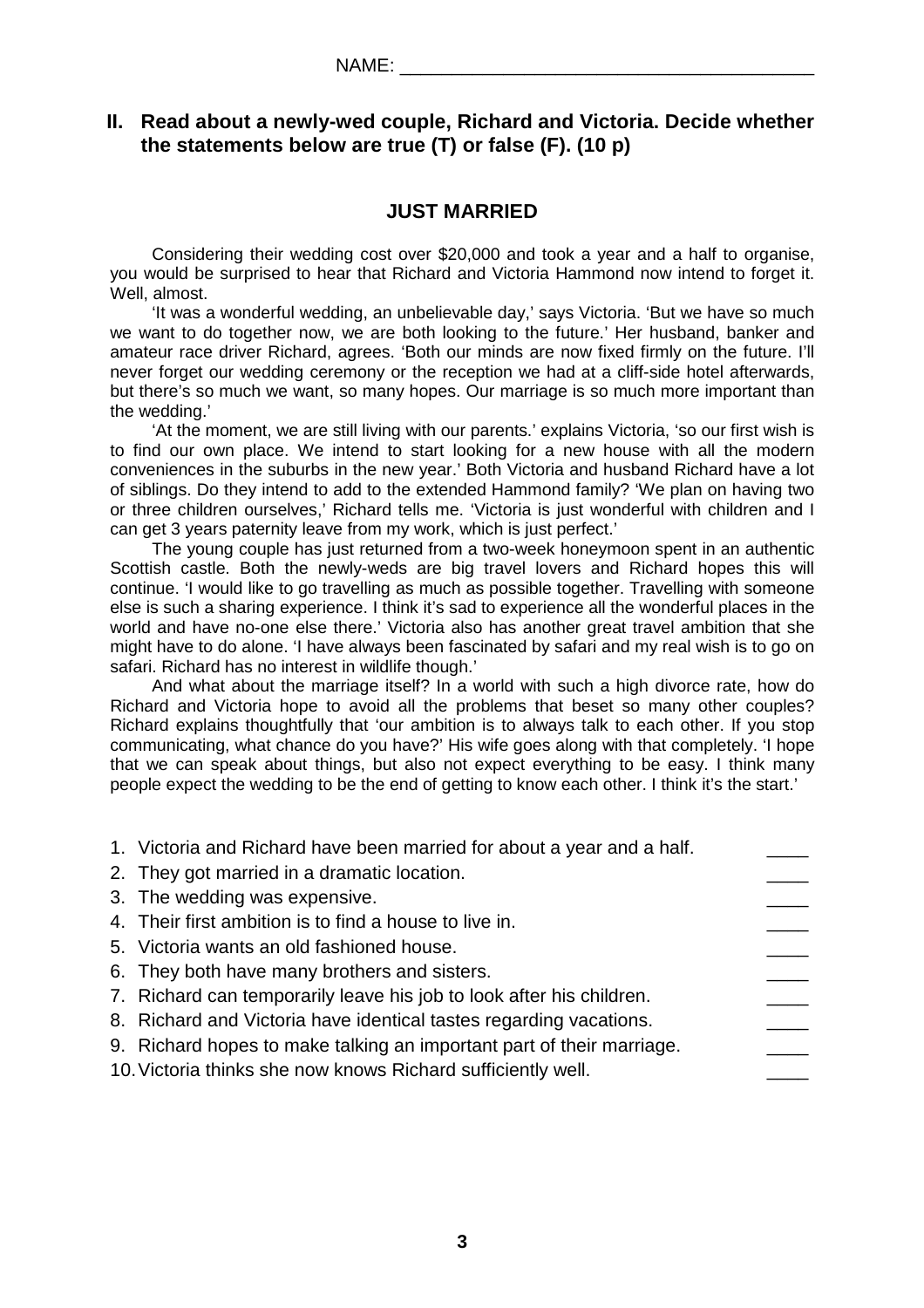#### **III. Read the following text and look at the questions that follow it. Choose the best answer (4 p)**

#### **SNAKE BITES BOY**

Three-year-old Teddy Lasry was napping yesterday in his cowboy outfit at his family's Fifth Ave. apartment when he shot up in bed screaming. A 3-foot-long black-and-white snake was coiled around his left arm and had just bitten his pinky.

'The baby-sitter freaked out,' said Teddy's father, David Lasry, who along with his wife, Evelyn, was at work when the reptile showed up about 4 p.m.

The horrified nanny called 911 and the building's doorman. The doorman and two cable TV workers helped pry the snake off the boy's arm and stow it in a garbage bag, Lasry said.

Police rushed Teddy to Mount Sinai Medical Center, where his parents said he spent two hours attached to a heart monitor as a precaution in case the snake was poisonous.

It wasn't. Experts at the snakebite treatment center at Jacobi Medical Center in the Bronx, where cops took the critter, determined it was non-venomous California king snake.

But how did it end up in Teddy's bed? A little sleuthing determined that the serpent had escaped two weeks ago from its cage in the apartment of a doctor whose family lives four floors below the Lasrys. The apologetic owner said his son's pet snake likely travelled up the radiator pipes and into his neighbour's apartment.

'It's a very docile, very harmless snake', he said. 'It's handled by our family all the time.'

Lasry, 42, a fine arts publisher, said he believed the pet was simply hungry after two weeks of cruising. Teddy's mother, Evelyn Lasry, 37, said her son seems to have gotten over his fright by thinking of himself as a hero cowboy as he rode in the back of the police cruiser to the hospital.

'I told Teddy he is a pretty snake, a nice pet snake who got out of his cage,' Evelyn Lasry said. 'But he asked, 'Why did he bite my finger, Mamma?' And I said, 'Because he saw that you are a big boy, Teddy, in your cowboy outfit and he got scared.'

#### **1. What did the babysitter do?**

- A. She ran out of the apartment.
- B. She took the snake off Teddy's arm.
- C. She called for help.
- D. She called the television company.

#### **2. What do we learn about the snake?**

- A. It was poisonous.
- B. It had escaped from a zoo.
- C. It was about a meter long.
- D. It had escaped earlier in the afternoon.

#### **3. Which of these statements is true?**

- A. Teddy was awake when the snake arrived.
- B. Teddy's father was working and his mother was at home.
- C. Teddy needed a heart machine to stay alive for two hours.
- D. The snake is used to being touched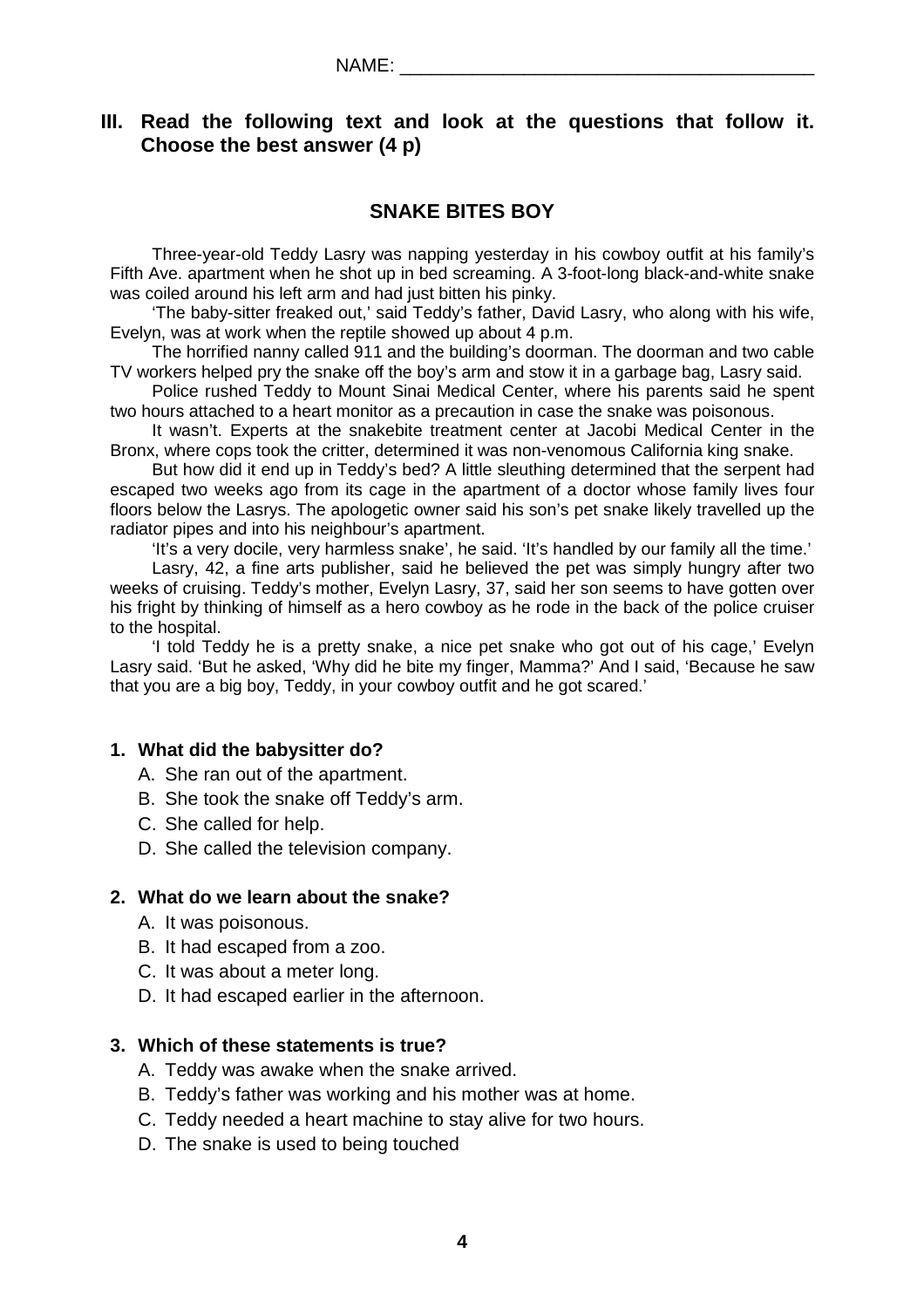#### **4. What does Teddy think now of the snake attack?**

- A. He was attacked because the snake was scared of him.
- B. He was attacked because his was asleep.
- C. He was attacked because the snake was hungry.
- D. He was attacked because his parents weren't at home.



"Are you sure you wanna see what's next? Yes? That's the spirit! Well, turn the page then..."

Points: \_\_\_\_\_\_\_\_\_\_\_ / 20 p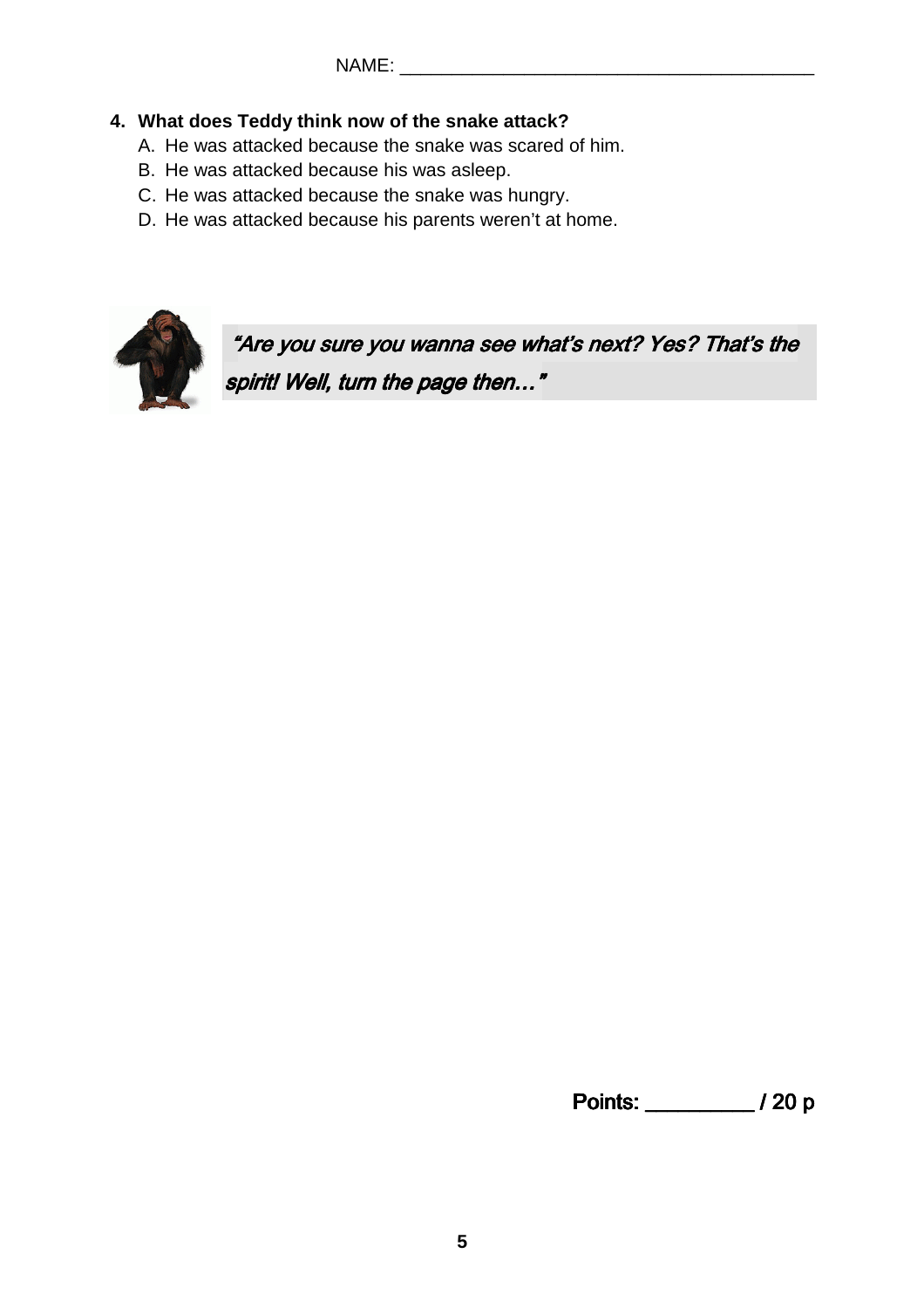# ECHOLOGIEST

"Multiple choice??? In fact, you have NO choice  $\cdot$ you HAVE TO do this!"



#### **I. Read the sentences and choose the right answer to fill each gap.**

| 1. His car ______ stolen if he hadn't left it unlocked.<br>a) needn't have been<br>b) mustn't have been | c) shouldn't have been<br>d) mightn't have been |
|---------------------------------------------------------------------------------------------------------|-------------------------------------------------|
| 2. When he was questioned by the police, he denied _____.<br>a) going there<br>b) to have gone there    | c) to go there<br>d) being going there          |
| 3. Rose is delighted _____ the flowers sent to her.<br>a) of<br>b) with                                 | c) by<br>d) from                                |
| 4. She won't go _____ you call for her.<br>a) while<br>b) except                                        | c) even<br>d) unless                            |
| 5. Sarah is _____ worried about the examination to eat her supper.<br>a) very<br>b) so                  | c) too<br>d) such                               |
| 6. " sample of you?" "Will you? That's very kind of you."<br>a) Will I<br>b) Could I                    | c) Can I<br>d) Shall I                          |
| 7. One of my cousins plays the flute very well, and _____.<br>a) so can I<br>b) so play I               | c) so am I<br>d) so do l                        |
| 8. If he weren't here.<br>a) We would all be sad<br>b) We would feel ourselves badly                    | c) We will be sad<br>d) We'd sad                |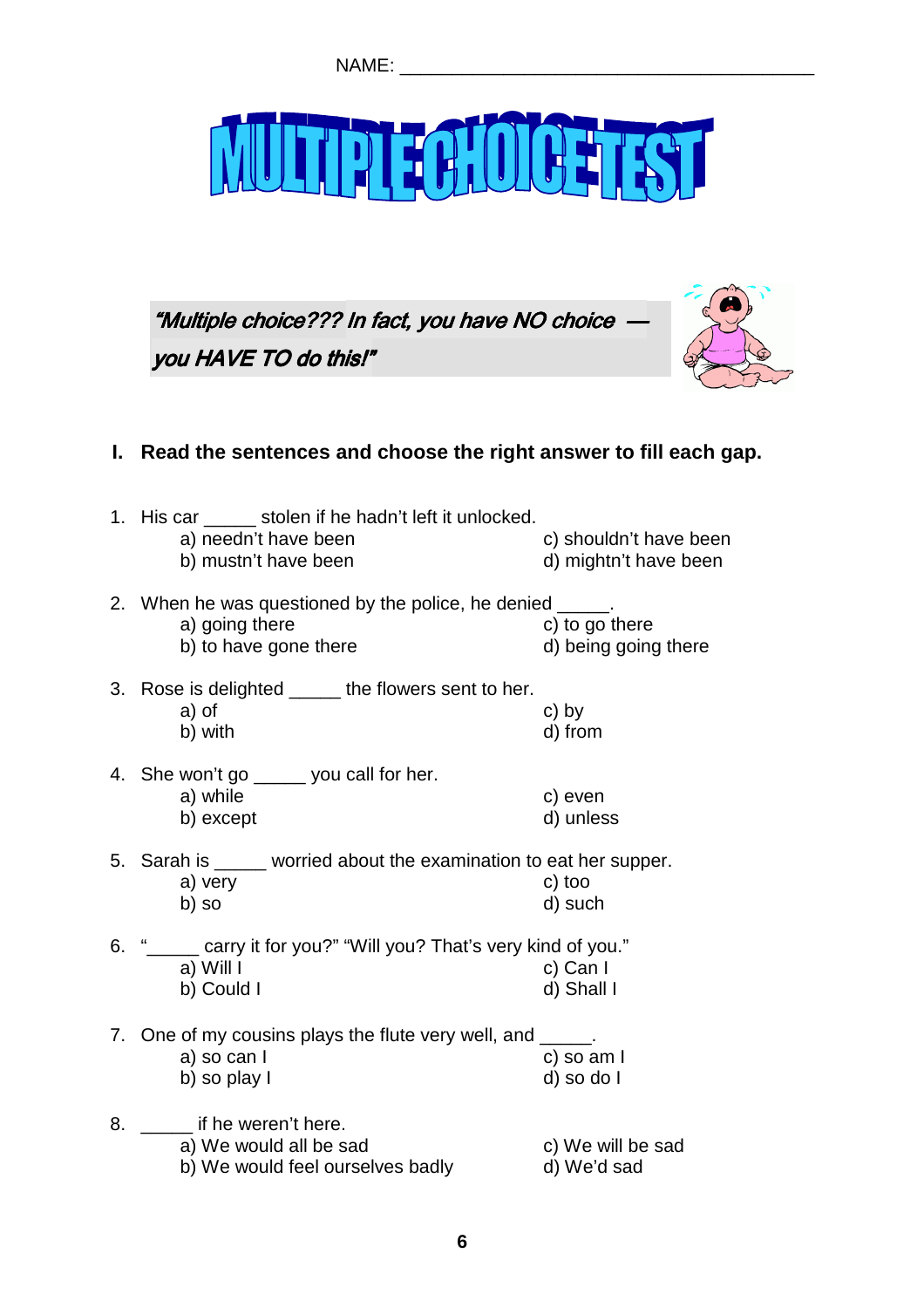|                                                                                   | 9. What ______ tomorrow?                                                     |                                 |  |
|-----------------------------------------------------------------------------------|------------------------------------------------------------------------------|---------------------------------|--|
|                                                                                   | a) do you do                                                                 | c) are you doing                |  |
|                                                                                   | b) have you to do                                                            | d) can do you                   |  |
|                                                                                   |                                                                              |                                 |  |
|                                                                                   | 10. He asked me _____.                                                       |                                 |  |
|                                                                                   | a) who had I visited in Oxford                                               | c) who I have visited in Oxford |  |
|                                                                                   | b) who I had visited in Oxford                                               | d) who did I visit in Oxford    |  |
|                                                                                   |                                                                              |                                 |  |
|                                                                                   | 11. "You look awfully tired." "Yes, I _____ all morning.                     |                                 |  |
|                                                                                   | a) have been working                                                         | c) was working                  |  |
|                                                                                   | b) worked                                                                    | d) have worked                  |  |
|                                                                                   |                                                                              |                                 |  |
|                                                                                   | 12. "It _____," he said and threw it into the dustbin.                       |                                 |  |
|                                                                                   |                                                                              |                                 |  |
|                                                                                   | a) can be mended                                                             | c) needn't be mended            |  |
|                                                                                   | b) must be mended                                                            | d) has to be mended             |  |
|                                                                                   |                                                                              |                                 |  |
|                                                                                   | 13. Since ______ here, life has changed a lot.                               |                                 |  |
|                                                                                   | a) she was                                                                   | c) she is                       |  |
|                                                                                   | b) she have been                                                             | d) she were                     |  |
|                                                                                   |                                                                              |                                 |  |
|                                                                                   | 14. I have very _____ money. I can't lend you any, I'm afraid.               |                                 |  |
|                                                                                   | a) little                                                                    | c) a little                     |  |
|                                                                                   | b) few                                                                       | d) small                        |  |
|                                                                                   |                                                                              |                                 |  |
|                                                                                   | 15. My uncle never _____ the Fire Tower. Unfortunately, he died last spring. |                                 |  |
|                                                                                   | a) has seen                                                                  | c) could see                    |  |
|                                                                                   | b) saw                                                                       | d) seen                         |  |
|                                                                                   |                                                                              |                                 |  |
|                                                                                   | 16. Don't ask me. I don't know ______.                                       |                                 |  |
|                                                                                   | a) what is this book about                                                   | c) what about is this book      |  |
|                                                                                   | b) which this book is about                                                  | d) what this book is about      |  |
|                                                                                   |                                                                              |                                 |  |
|                                                                                   | 17. My brother-in-law is a lazy guy. He doesn't work very _____.             |                                 |  |
|                                                                                   | a) hardly                                                                    | c) strictly                     |  |
|                                                                                   | b) hard                                                                      | d) many                         |  |
|                                                                                   |                                                                              |                                 |  |
|                                                                                   |                                                                              |                                 |  |
|                                                                                   | 18. Where <u>___</u> my new jeans?                                           |                                 |  |
|                                                                                   | a) is                                                                        | c) are                          |  |
|                                                                                   | b) is lying                                                                  | d) did you bought               |  |
|                                                                                   |                                                                              |                                 |  |
|                                                                                   | 19. Who _____?                                                               |                                 |  |
|                                                                                   | a) has been this picture painted by                                          | c) was this picture painted by  |  |
|                                                                                   | b) did paint this picture                                                    | d) painted this picture by      |  |
|                                                                                   |                                                                              |                                 |  |
| 20. Between 1989 and 1991 they _____ in the country. Then they moved to the town. |                                                                              |                                 |  |
|                                                                                   | a) have lived                                                                | c) has lived                    |  |
|                                                                                   | b) used to live                                                              | d) lived                        |  |
|                                                                                   |                                                                              |                                 |  |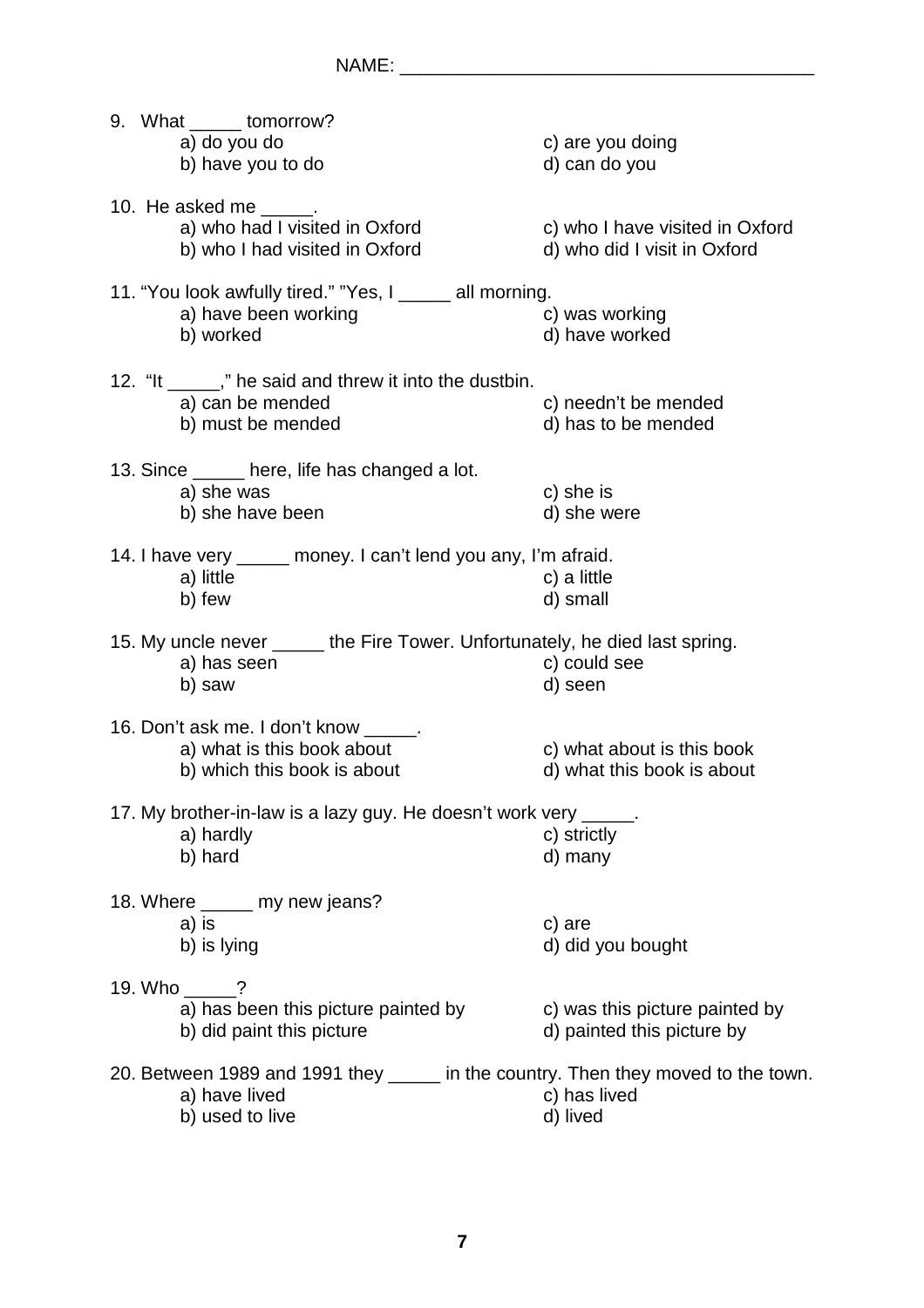| 21. ______ difficult here.                                      |                                |  |  |
|-----------------------------------------------------------------|--------------------------------|--|--|
| a) Life is<br>b) A life is                                      | c) The life is<br>d) Lives are |  |  |
|                                                                 |                                |  |  |
| 22. While they were having dinner I______.                      |                                |  |  |
| a) listened to the radio                                        | c) was listened to the radio   |  |  |
| b) had listened to the radio                                    | d) was listening to the radio  |  |  |
| 23. Mary is wearing her _____ dress.                            |                                |  |  |
| a) new blue silk                                                | c) silk new blue               |  |  |
| b) blue silk new                                                | d) new silk blue               |  |  |
| 24. _____ physics, I enjoy my school subjects.                  |                                |  |  |
| a) Except                                                       | c) Except for                  |  |  |
| b) Apart                                                        | d) Beside                      |  |  |
| 25. "What's your mother-in-law like?" "_____"                   |                                |  |  |
| a) She likes music.                                             | c) She's very nice.            |  |  |
| b) She's very well.                                             | d) She'd like to come here.    |  |  |
| 26. You _____ touch the wire. It's dangerous.                   |                                |  |  |
| a) don't have to                                                | c) mustn't                     |  |  |
| b) haven't got to                                               | d) needn't                     |  |  |
|                                                                 |                                |  |  |
| 27. Do you know who ______ "Hamlet"?                            |                                |  |  |
| a) has written<br>b) had written                                | c) was writing<br>d) wrote     |  |  |
|                                                                 |                                |  |  |
| 28. Long ago people used to believe that _____ was flat.        |                                |  |  |
| a) earth                                                        | c) Earth                       |  |  |
| b) an earth                                                     | d) the earth                   |  |  |
| 29. How long ______ here?                                       |                                |  |  |
| a) do you stand                                                 | c) are you standing            |  |  |
| b) have you been standing                                       | d) have you been stood         |  |  |
| 30. Skiing _____ be a dangerous sport.                          |                                |  |  |
|                                                                 |                                |  |  |
| a) has to                                                       | c) need                        |  |  |
| b) should                                                       | d) can                         |  |  |
|                                                                 |                                |  |  |
| 31. Nobody told us if we _____ to play here or not.<br>a) could | c) might                       |  |  |
| b) were allowed                                                 | d) permitted                   |  |  |
|                                                                 |                                |  |  |
| 32. _____ Mont Blanc is found in _____ Alps.<br>$a) -$ , the    | c) The, the                    |  |  |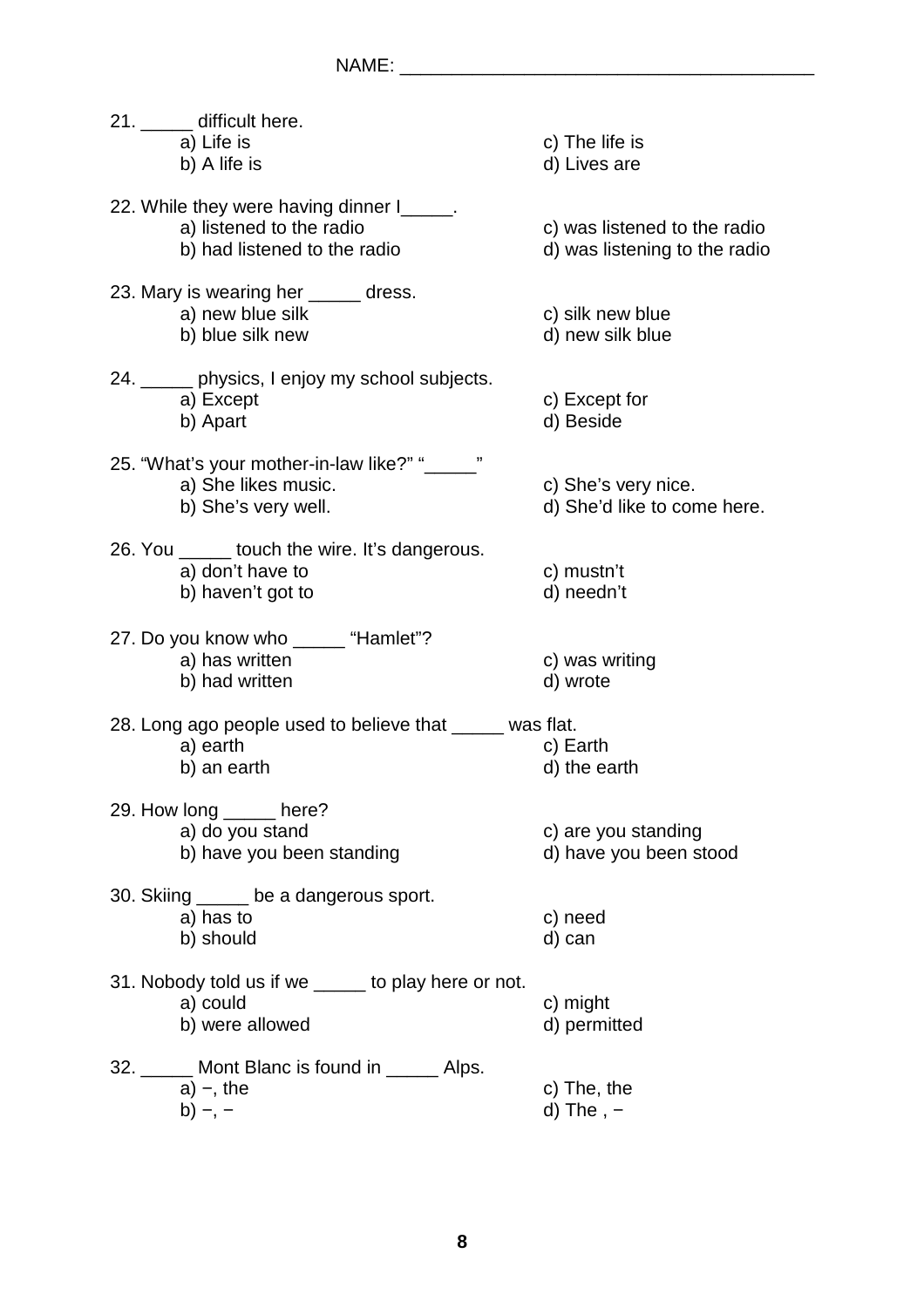| 33. Your boss's gone to a meeting, _____?                                     |                                |
|-------------------------------------------------------------------------------|--------------------------------|
| a) is he                                                                      | c) hasn't he                   |
| b) has got he                                                                 | d) 's he                       |
| 34. He agreed to meet us _____ last Monday.                                   |                                |
| $a) -$                                                                        | c) on                          |
| b) at                                                                         | d) within                      |
| 35. What about ______ tonight?                                                |                                |
| a) to eat out                                                                 | c) eating out                  |
| b) eat out                                                                    | d) have dinner at a restaurant |
| 36. Is he ______ you?                                                         |                                |
| a) a bit elder than                                                           | c) much more taller than       |
| b) by far the tallest than                                                    | d) much shorter than           |
| 37. "How long have you had this car?" "_____ my eighteenth birthday."         |                                |
| a) From                                                                       | c) For                         |
| b) Since                                                                      | d) After                       |
| 38. The story she told me was quite ______ from the one she told her parents. |                                |
| a) different                                                                  | c) other                       |
| b) varied                                                                     | d) opposite                    |
| 39. You ______ try these plums; they're delicious.                            |                                |
| a) can                                                                        | c) must                        |
| b) will                                                                       | d) need                        |
| 40. That dog drives me crazy, barking _____.                                  |                                |
| a) often                                                                      | c) all the time                |
| b) always                                                                     | d) usually                     |
| 41. Give me ______.                                                           |                                |
| a) many time                                                                  | c) a time                      |
| b) any time                                                                   | d) time                        |
| 42. Both Jack and Tom ______ at home.                                         |                                |
| a) aren't                                                                     | c) is                          |
| b) were                                                                       | d) wasn't                      |
| 43. Are you talking _____?                                                    |                                |
| a) on me                                                                      | c) me                          |
| b) about me                                                                   | d) for me                      |
| 44. The gate needs ______.                                                    |                                |
| a) painting                                                                   | c) some paint                  |
| b) to paint                                                                   | d) paint                       |
|                                                                               |                                |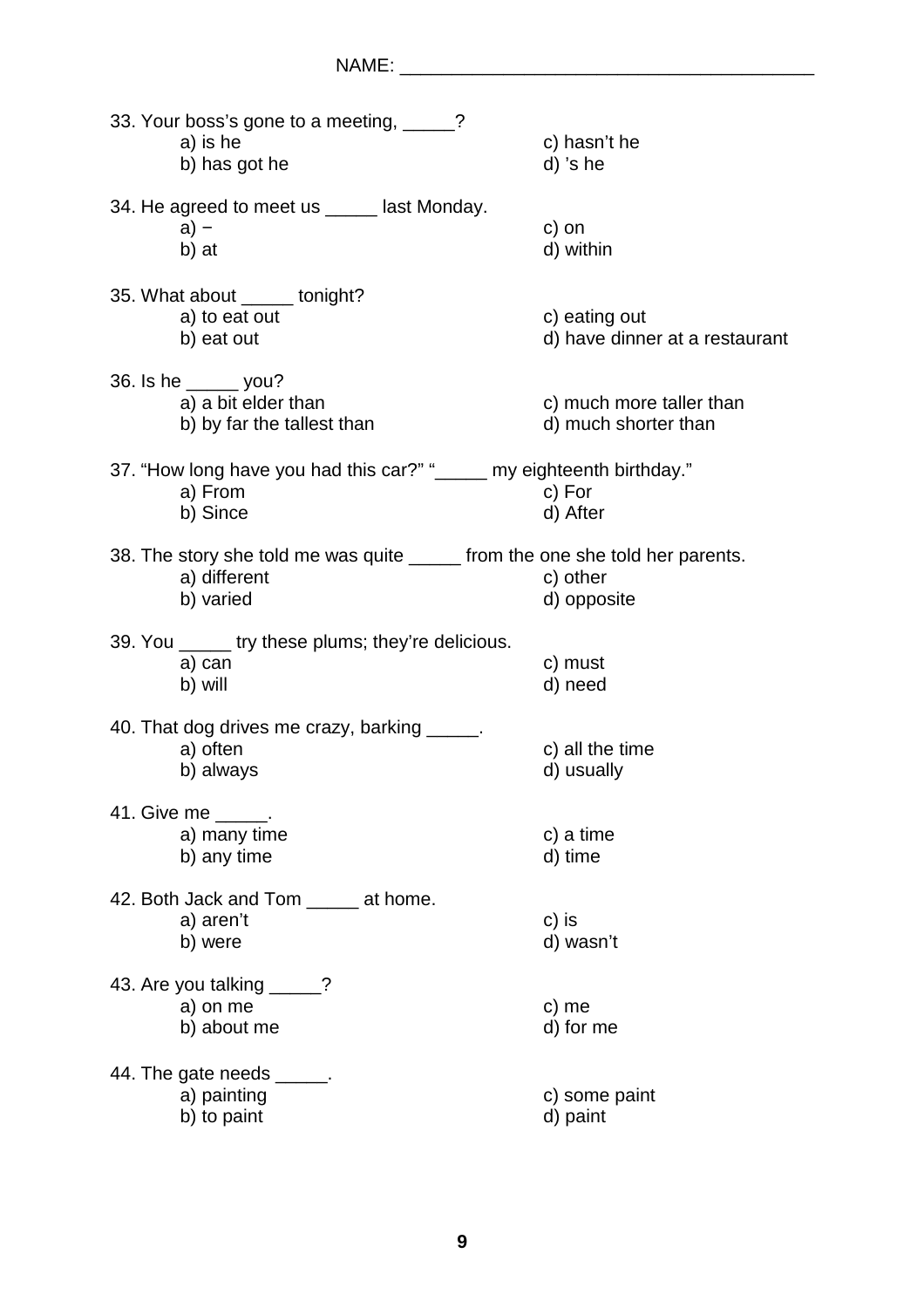- 45. I'll give him the message as soon as  $\qquad \qquad$ .
	-
	- b) I am going to see him d) I will have seen him
- 46. I've got a \_\_\_\_\_ razor and it's still good. a) ten years old c) ten year oldish b) ten-years-old d) ten-year-old
- 47. The new secretary is \_\_\_\_\_ I expected. a) so clever as c) clever as c) clever as c) clever as c) clever as c) clever as c) clever as c) as  $\alpha$
- 48. Listen! \_\_\_\_\_ that sound? a) Can you hear c) Are you hearing
- 49. \_\_\_\_\_, is that the right way to Kensington? a) Sorry c) Pardon me b) Excuse d) Excuse me
- 50. Could you \_\_\_\_\_? a) have my bike repaired c) make my bike repair

a) I see him c) I'll see him

- 
- 
- 
- 
- d) the most cleverer than
- 
- b) May you hear d) Are you able to hear
	-
	-
	-
- b) get my bike repair d) do my bike repair



"Hold on, man...let me call for an ambulance..."

Points: \_\_\_\_\_\_\_\_\_\_\_ / 50 p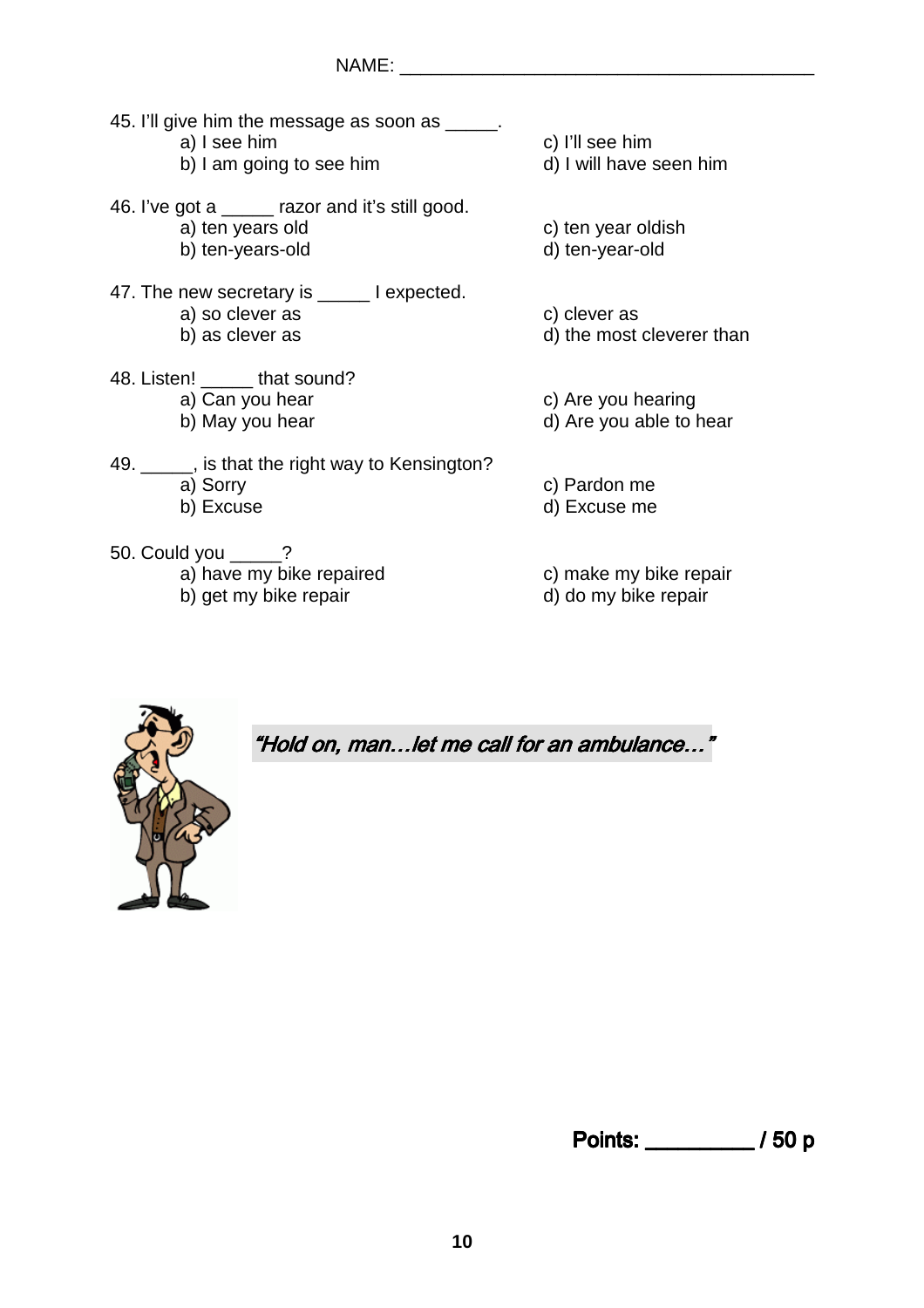





- **I. Rearrange the letters of the codes under the definitions below to get the original words. (10 p)**
- 1. ballpoint pen ROBI: \_\_\_\_\_\_\_\_\_\_\_\_\_\_\_
- 2. a closely fitting piece of clothing usually worn when doing exercise or dancing TODLEAR: \_\_\_\_\_\_\_\_\_\_\_\_\_\_\_
- 3. when people decide to completely ignore somebody or something, to show that they dislike them TOBCOTY \_\_\_\_\_\_\_\_\_\_\_\_\_\_\_
- 4. when angry people kill a person without a trial CHYLN: \_\_\_\_\_\_\_\_\_\_\_\_\_\_\_
- 5. long trousers with very wide legs NAPONTALO:
- 6. vacuum cleaner REHOVO \_\_\_\_\_\_\_\_\_\_\_\_\_\_\_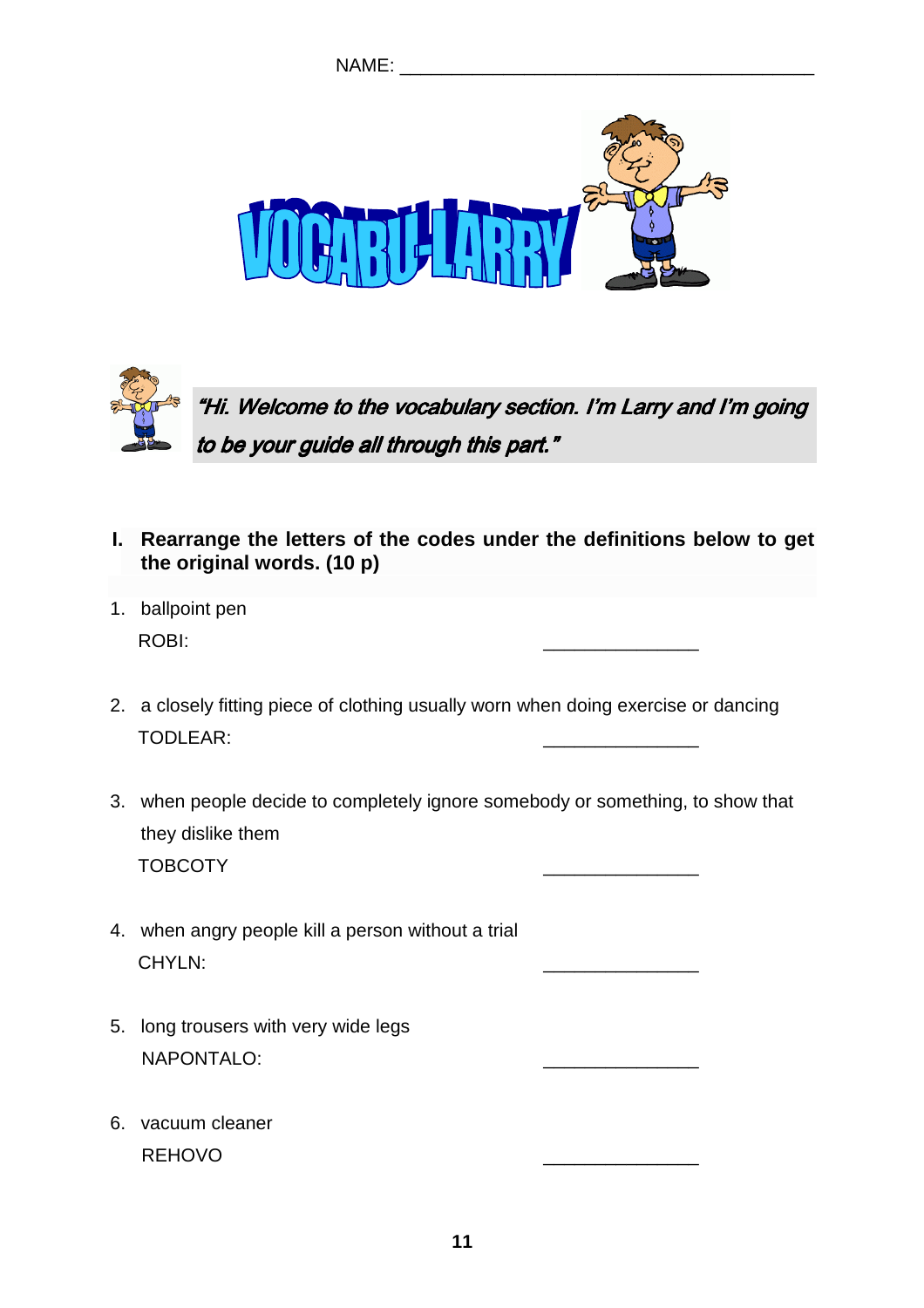7. a game played by two or four people with rackets, on a court with a net ANDINTOMB \_\_\_\_\_\_\_\_\_\_\_\_\_\_\_

| 8. tissue paper used as a handkerchief |
|----------------------------------------|
| LEXENKE                                |
|                                        |
| 9. the spirit or soul                  |

SCEPHY

10. long rubber boots LONGWINLET

**II. Complete the following sentences with the words in bottom frame IN THE CORRECT FORMS. You may have to use some words more than once. (10 p)** 

| share   | figure  | personnel |
|---------|---------|-----------|
| extreme | annual  | marvel    |
| fancy   | attract | outnumber |

- 1. We \_\_\_\_\_\_\_\_\_\_\_ the washing-up at home.
- 2. The \_\_\_\_\_\_\_\_\_\_ has been visited by large crowds of people this year.
- 3. We couldn't do the job because we didn't have the right \_\_\_\_\_\_\_\_\_ for it.
- 4. When I was younger, I quite  $\qquad \qquad$  Jane; I thought she was beautiful.
- 5. I didn't really find her \_\_\_\_\_\_\_\_\_\_, but other men did.
- 6. I've never won so much money! I'm so happy! This is \_\_\_\_\_\_\_\_\_\_!
- 7. Our fans theirs; we were 1500 and they were only 100.
- 8. A lot of tourists come to Paris
- 9. I was very bad at **Example 20** at school.
- 10. This job seems \_\_\_\_\_\_\_\_\_\_ dangerous to me.